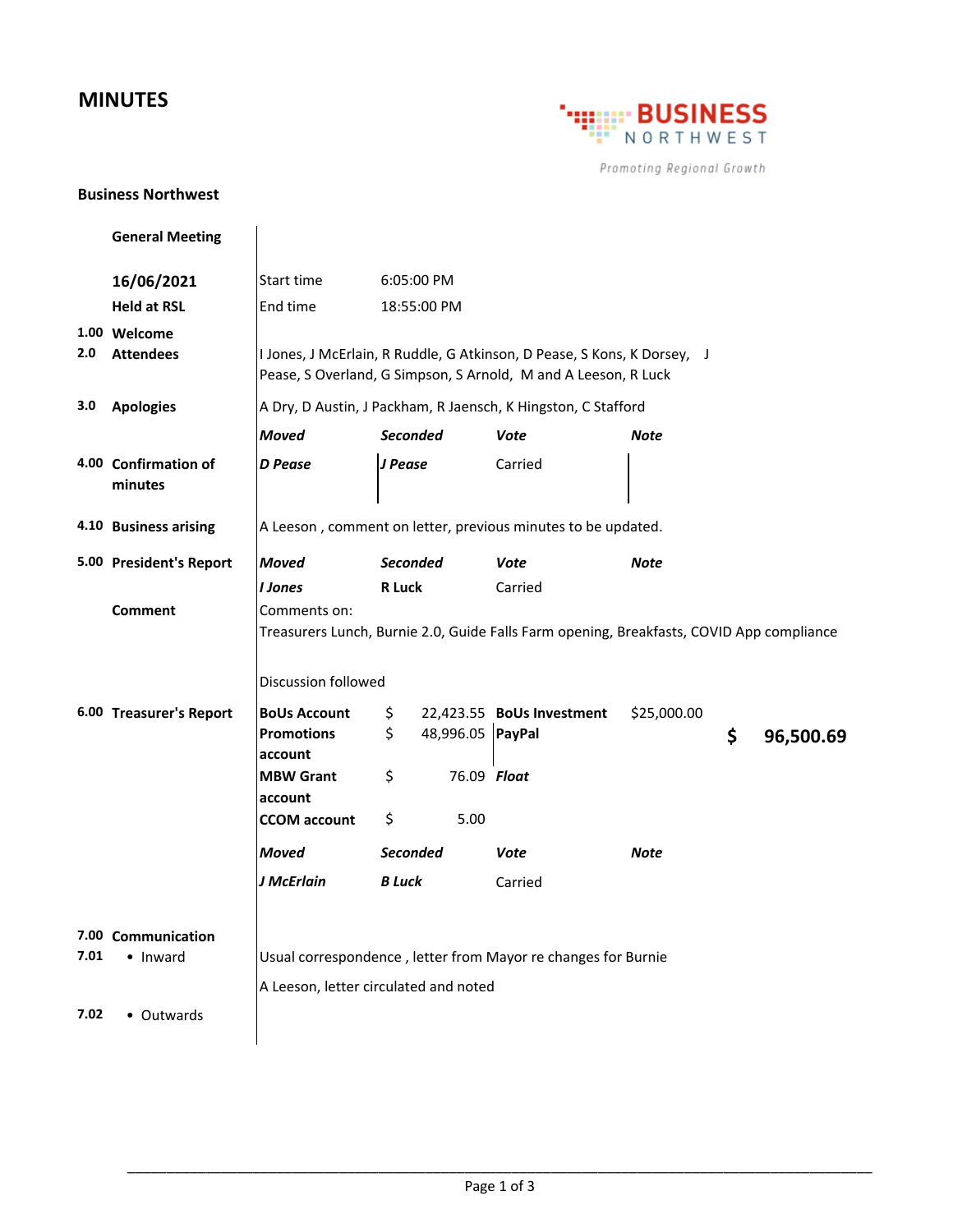| 7.03 | • Media                                           | Regular 7BU broadcasts, some mentions in The Advocate and Examiner Facebook                                                                                                                                                                                                                                                                                                                                                                                                                                                                                                                              | Followers 495<br>Instagram 155<br>LinkedIn 542<br>YouTube<br>Burnie 2.0 700+ |  |  |
|------|---------------------------------------------------|----------------------------------------------------------------------------------------------------------------------------------------------------------------------------------------------------------------------------------------------------------------------------------------------------------------------------------------------------------------------------------------------------------------------------------------------------------------------------------------------------------------------------------------------------------------------------------------------------------|------------------------------------------------------------------------------|--|--|
|      | 7.04 Membership update                            | 84 including Paul Cenoz from OSINT Combined                                                                                                                                                                                                                                                                                                                                                                                                                                                                                                                                                              |                                                                              |  |  |
|      | 8.00 General Business                             | Suggestion to catch up with UTAS, S Overland                                                                                                                                                                                                                                                                                                                                                                                                                                                                                                                                                             |                                                                              |  |  |
|      |                                                   |                                                                                                                                                                                                                                                                                                                                                                                                                                                                                                                                                                                                          |                                                                              |  |  |
|      | 8.01 Breakfast sessions                           | No Breakfast next week as Burnie Works Breakfast, Police 9/6, Andrew Turner 23/6.<br>Questions by A Leeson and J Pease as to what Burnie Works is, A Leeson explained his<br>problem / confusion with name.<br>S Arnold and / S Overland explained the purpose and the role of Burnie Works. Local<br>enabling group, separate incorporated body, Chris Lynch is Chairman, many working groups,<br>gave brief history. Variety of comments. Many detailed programs and a display at Burnie<br>Plaza. BIG is one of the groups education focused on youth groups - schools                                |                                                                              |  |  |
|      | 8.02 Helping Burnie Work                          | Acquitted                                                                                                                                                                                                                                                                                                                                                                                                                                                                                                                                                                                                |                                                                              |  |  |
|      | 8.03 Events                                       | North West Business Awards will be in November 20th at Townhall, Bec gave update -<br>meeting this week to discuss further. New categories.<br>30th June drinks @ Wellers 5:30 to 7:30pm                                                                                                                                                                                                                                                                                                                                                                                                                 |                                                                              |  |  |
|      | 8.04 Chamber Alliance<br>update                   | Signed 3 year MOU in Launceston                                                                                                                                                                                                                                                                                                                                                                                                                                                                                                                                                                          |                                                                              |  |  |
|      | 8.05 Promotions                                   | Burnie 2.0 project update, Renew Burnie out of shops, videos going well plenty of<br>viewership                                                                                                                                                                                                                                                                                                                                                                                                                                                                                                          |                                                                              |  |  |
|      | 8.06 Tourism                                      | Mobile VIC update, Penguin and EVRG Cam update, thanks to Wayne at BCC for computer<br>to use for Penguin Cam project. DMP sessions held today. Tourism numbers good even with<br>COVID hit.                                                                                                                                                                                                                                                                                                                                                                                                             |                                                                              |  |  |
|      | 8.07 Retail / Real Estate /<br>Arts / Agriculture | - Retail<br>Business / Performing  D Pease; still strong compared to 2019 figures<br>- Real Estate,<br>R Luck;<br>Everything selling fast, chaos.<br>- Performing Arts,<br>G Simpson;<br>All good, dance graduation 1st of July in Town Hall, Modelling, slow numbers but getting<br>better, Mason filming.<br>- Construction<br>S Arnold;<br>Busy very challenging, good projects, Burnie Anti-Natal Clinic (VOS), tender closed for Crisis<br>Accommodation 2 storey \$5-8M build, Good projects for Burnie. Challenging with materials,<br>prices going up, struggle to get sub contractors to quote. |                                                                              |  |  |